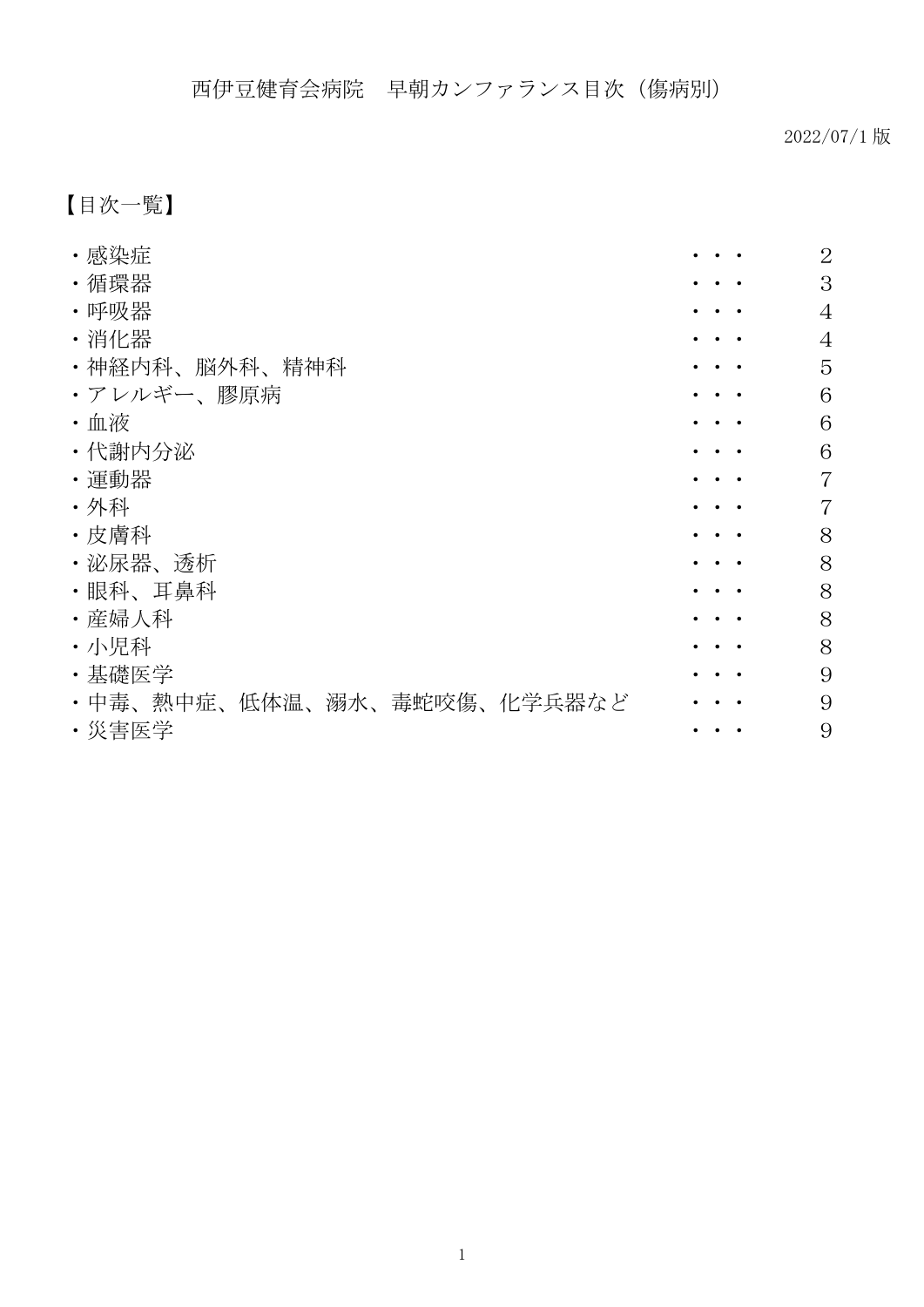## <span id="page-1-0"></span>感染症

- 潜在性結核感染(LTBI)総説 [NEJM, Dec.9 2021](http://www.nishiizu.gr.jp/intro/conference/2022/conference_2022_11.pdf)
- 性感染症の診断と治療[\(Review\) JAMA Jan.11, 2022](https://nishiizu.gr.jp/intro/conference/2022/conference_2022_02.pdf)
- HIV 感染 [スクリーニング、診断、治療\(総説\)](http://www.nishiizu.gr.jp/intro/conference/2021/conference_2021_10.pdf) NEJM, June 3, 2021
- SARS-CoV-2 [ワクチン安全性の維持\(総説\) NEJM, Feb.18, 2021](http://www.nishiizu.gr.jp/intro/conference/2021/conference_2021_08.pdf)
- 重症 Covid-19 (総説) NEJM Dec. 17, 2020
- SARS-CoV-2 の免疫、phase 3 ワクチン候補 [The Lancet Nov.14,2020](http://www.nishiizu.gr.jp/intro/conference/2020/conference_2020_29.pdf)
- 「COVID-19 規制から緩和へ、各国医療政策の教訓」The Lancet, November 7, 2020 (Health Policy)
- COVID-19 総説 [JAMA August 25, 2020](http://www.nishiizu.gr.jp/intro/conference/2020/conference_2020_23.pdf)
- ホームレスの Covid-19、66 歳男性 (MGH 症例) NEJM, June24, 2020
- Covid-19 [剖検報告\(Letters\)JAMA May 21, 2020](http://www.nishiizu.gr.jp/intro/conference/2020/conference_2020_14.pdf)
- 重症 Covid-19 (総説) NEJM, May 15, 2020
- COVID-19 台湾戦記 [View Point, JAMA, April 14, 2020](http://www.nishiizu.gr.jp/intro/conference/2020/conference_2020_12.pdf)
- 台湾の COVID-19 感染ダイナミクス [JAMA Int.Med,, May1, 2020](http://www.nishiizu.gr.jp/intro/conference/2020/conference_2020_11.pdf)
- 米国の留置場、刑務所の [COVID-19 JAMA Internal Medicine、April 28, 2020](http://www.nishiizu.gr.jp/intro/conference/2020/conference_2020_10.pdf)
- 施設での Covid-19 感染の伝播 (原著論文) [NEJM, April 24, 2020](http://www.nishiizu.gr.jp/intro/conference/2020/conference_2020_09.pdf)
- COVID-19 [に曝された医療従事者のメンタルヘルス](http://www.nishiizu.gr.jp/intro/conference/2020/conference_2020_08.pdf) JAMA, March23, 2020
- [呼気内ウイルス検出とサージカルマスクの効果](http://www.nishiizu.gr.jp/intro/conference/2020/conference_2020_07.pdf) Nature Medicine, April 3, 20200
- 2019-nCoV [の臨床症状\(原著論文\)The Lancet,Jan.24,2020](http://www.nishiizu.gr.jp/intro/conference/2020/conference_2020_03.pdf)
- **結核 (セミナー) The Lancet, April 20, 2019**
- $HIV(\pm \xi \pm -)$  The Lancet, Aug25, 2018
- 敗血症と敗血症性ショック (セミナー) The Lancet, July7,2018
- [成人の急性腎盂腎炎\(総説\),N Engl J Med,Jan.4,2018](http://www.nishiizu.gr.jp/intro/conference/h30/conference-30_01.pdf)
- 壊死性筋膜炎 (総説) N Engl. J. Med, Dec. 7.2017
- インフルエンザ(総説) [The Lancet, Aug.12, 2017](http://www.nishiizu.gr.jp/intro/conference/h29/conference-29_12.pdf)
- **•** レジオネラ病 (セミナー) The Lancet, Jan. 23, 2016
- 蜂窩織炎 (Cellulitis、A Review) JAMA July19,2016
- [敗血症・新定義とクライテリア!!](http://www.nishiizu.gr.jp/intro/conference/h28/conference-28_07.pdf) JAMA,Feb.23,2016
- [結核の治療\(Review Article\)NEJM, Nov.26,2015](http://www.nishiizu.gr.jp/intro/conference/h28/conference-28_06.pdf)
- ヤップ島の Zika アウトブレイク (原著論文) NEJM June11 2009
- 重症敗血症と敗血症性ショック (Review Article) NEJM, Aug.29,2013
- [コンゴ民主共和国のエボラ熱\(原著論文\)NEJM,Oct.19,2014](http://www.nishiizu.gr.jp/intro/conference/h26/conference-26_17.pdf)
- MRSA 時代の皮下膿瘍治療 (Review Article) NEIM、March 13 2014
- [帯状疱疹\(Clinical Practice\) NEJMJuly18,2013](http://www.nishiizu.gr.jp/intro/conference/h25/conference-25_08.pdf)
- [急性市中細菌性髄膜炎診断のジレンマ、The Lancet, Nov10,2012](http://www.nishiizu.gr.jp/intro/conference/h25/conference-25_06.pdf)
- 細菌性髄膜炎治療の進歩 [The Lancet,Nov.10,2012](http://www.nishiizu.gr.jp/intro/conference/h25/conference-25_05.pdf)
- 蜂窩織炎 [Cellulitis \(Clinical Practice\)、NEJM, Feb26, 2004](http://www.nishiizu.gr.jp/intro/conference/h24/conference-24_06.pdf)
- 成人の細菌性化膿性関節炎 [seminar、the LancetMarch62010](http://www.nishiizu.gr.jp/intro/conference/h24/conference-24_04.pdf)
- 単純性尿路感染 [NEJM March 15,2012](http://www.nishiizu.gr.jp/intro/conference/h24/conference-24_03.pdf)
- 絶え間なき感染症の挑戦 [The Perpetual Challenge of Infectious Disease NEJM, Feb.2, 2012](http://www.nishiizu.gr.jp/intro/conference/h24/conference-24_02.pdf)
- 結核\_セミナー Tuberculosis [the Lancet, July2, 2011](http://www.nishiizu.gr.jp/intro/conference/h23/conference-23_14.pdf)
- 急性 HIV 感染(総説、Medical Progress),NEJM, May19,2011
- セミナー:結核 [Lancet Dec15-21,2007](http://www.nishiizu.gr.jp/intro/conference/h20/conference-20_01.pdf)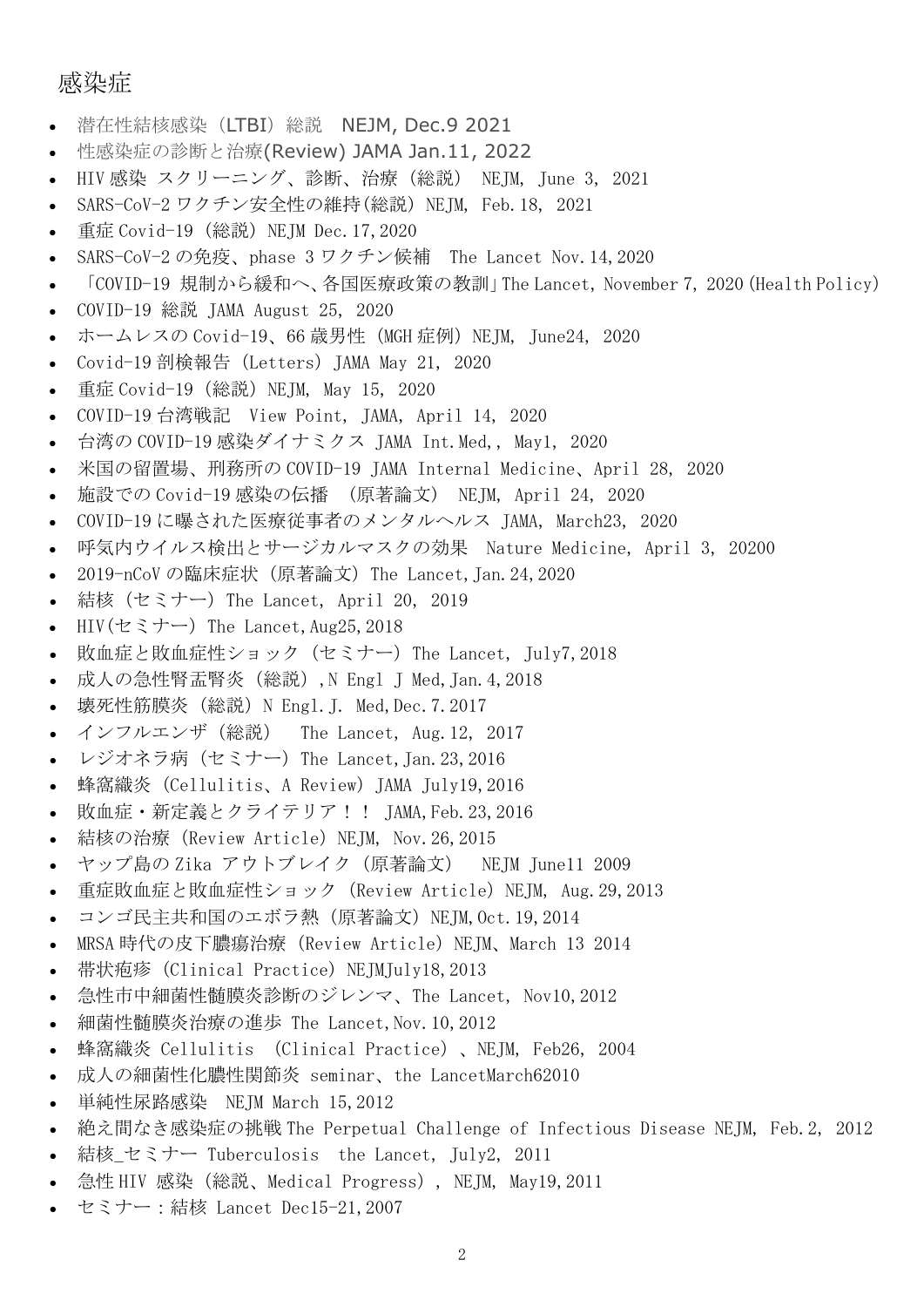- $\bullet$  セミナー HIV (The Lancet, vol 368, August 5, 2006)
- $\bullet$  Influenza2005 $\cdot$ 2006
- [Influenza2004・2005](http://www.nishiizu.gr.jp/intro/conference/h16/conference-16_08.pdf)
- Celluitis (蜂窩織炎) (NEIM, Clinical Practice, Feb. 26.2004, p904-912)

#### <span id="page-2-0"></span>循環器

- 心血管疾患治療での SGLT2 (Gliflozins)、総説 NEJM,May 26, 2022
- [急性冠症候群の診断と治療\(総説\)JAMA、Feb.15.2022](https://nishiizu.gr.jp/intro/conference/2022/conference_2022_03.pdf)
- 塩と血圧(総説) [NEJM,Nov.18,2021](http://www.nishiizu.gr.jp/intro/conference/2021/conference_2021_18.pdf)
- 心房細動(総説) [NEJM, Jan28, 2021](http://www.nishiizu.gr.jp/intro/conference/2021/conference_2021_04.pdf)
- [下肢深部静脈血栓の診断と治療\(Review\)JAMA, Nov.3 2020](http://www.nishiizu.gr.jp/intro/conference/2021/conference_2021_02.pdf)
- 2020 新生児 ACLS 要点 [Circulation Oct.20,2020](http://www.nishiizu.gr.jp/intro/conference/2020/conference_2020_27.pdf)
- 2020 小児 [BLS/ACLS 要点](http://www.nishiizu.gr.jp/intro/conference/2020/conference_2020_26.pdf)
- 2020 成人 BLS/ACLS 要点 [\(訂正版\)](http://www.nishiizu.gr.jp/intro/conference/2020/conference_2020_25.pdf)
- (固有弁)感染性心内膜炎 (総説) NEJM, August 6, 2020
- 心不全の薬物治療 (Series) The Lancet March9, 2019
- [虚血性心疾患の一次予防\(総説\)The Lancet,Aug.24,2019](http://www.nishiizu.gr.jp/intro/conference/2019/conference_2019_17.pdf)
- 高血圧の初期診療(総説) [New Engl J Med,Feb.15,2018](http://www.nishiizu.gr.jp/intro/conference/h30/conference-30_05_2.pdf)
- 心不全 (セミナー) The Lancet, Oct. 28, 2017
- [急性心筋梗塞\(総説\)N Engl J Med、May25、2017](http://www.nishiizu.gr.jp/intro/conference/h29/conference-29_05.pdf)
- [急性心筋梗塞\(Seminar\)](http://www.nishiizu.gr.jp/intro/conference/h29/conference-29_02.pdf) The Lancet, Jan.14,2017
- [駆出率の保たれた心不全\(総説\)NEJM,Nov.10,2016](http://www.nishiizu.gr.jp/intro/conference/h28/conference-28_19.pdf)
- 2015 成人 ACLS [要点・心停止後ケア、Circulation,Nov3,2015](http://www.nishiizu.gr.jp/intro/conference/h27/conference-27_14.pdf)
- 2015 成人 Basic Life Support 要点 Circulation, Nov. 3, 2015
- 急性大動脈解離の治療 (セミナー) Management of Acute Aortic Dissection (Seminar) The Lancet、 [Feb.28, 2015](http://www.nishiizu.gr.jp/intro/conference/h27/conference-27_05.pdf)
- 腹部大動脈瘤 [Abdominal Aortic Aneurysms, Clinical Practice ,NEJM Nov.27,2014](http://www.nishiizu.gr.jp/intro/conference/h27/conference-27_04.pdf)
- [抵抗性高血圧\(Ground Rounds\)JAMAJune 4 2014](http://www.nishiizu.gr.jp/intro/conference/h26/conference-26_10.pdf)
- [高血圧ガイドライン:JNC 8 2014](http://www.nishiizu.gr.jp/intro/conference/h26/conference-26_02.pdf) JAMA.2014;311 (5) 507-520く
- 肺塞栓と深部静脈血栓 [\(セミナー\) The Lancet, vol.379,May12,2012](http://www.nishiizu.gr.jp/intro/conference/h24/conference-24_07.pdf)
- [2010 Adult Basic Life Support 要点](http://www.nishiizu.gr.jp/intro/conference/h22/conference-22_03.pdf) Circulation, Oct.21, 2010
- 2010 ACLS 要点 (Circulation Nov. 2, 2010) Circulation, Oct. 21, 2010
- 2010 ACLS (Advanced Cardiac Life Support) 最重要点
- 高血圧の食事療法 Clinical Therapeutics 、NEJM,June 3,2010
- 僧帽弁閉鎖不全 review the Lancet,April.18.2009
- [急性肺塞栓\\_review article\\_NEJM,March8,2008](http://www.nishiizu.gr.jp/intro/conference/h20/conference-20_06.pdf)
- 心房細動の治療 [The Lancet Aug18-24,2007](http://www.nishiizu.gr.jp/intro/conference/h19/conference-19_13.pdf)
- Essential Hypertension [Franz H Messerli et al](http://www.nishiizu.gr.jp/intro/conference/h19/conference-19_09.pdf)
- [下肢静脈エコー要点](http://www.nishiizu.gr.jp/intro/conference/h19/conference-19_07.pdf)
- [BLS2005@西伊豆](http://www.nishiizu.gr.jp/intro/conference/h19/conference-19_06.pdf) 2007 7 要約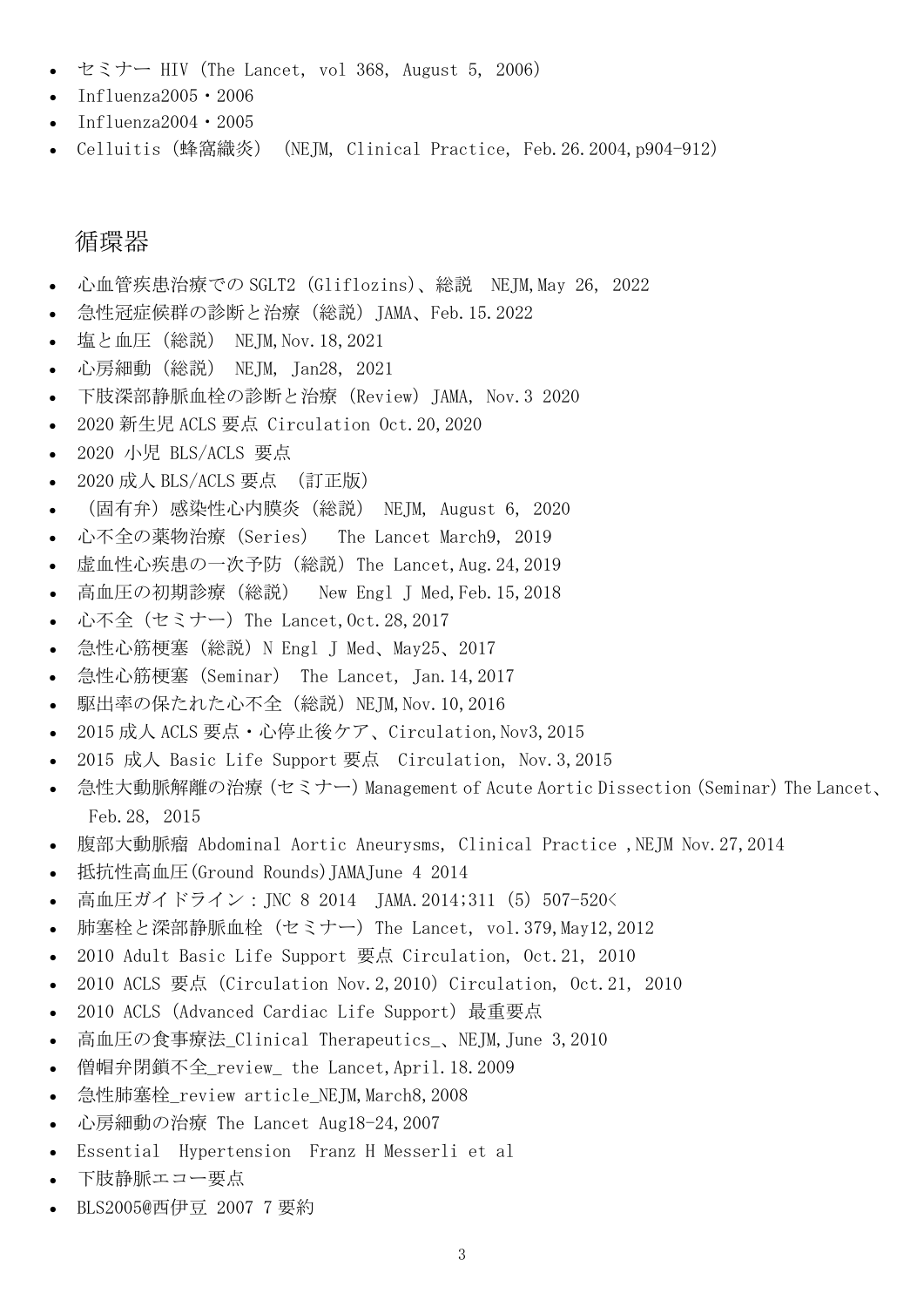- 間欠性跛行 (NEJM March 22, 2007)
- Adult Basic Life Support 2005 (Circulation 2005; 112:IV-1 ?IV-50)
- 心停止のマネジメント ACLS 2005 (Circulation.2005; 112: IV‐57?IV‐66)
- [Seminar 心不全\(The Lancet vol 365 May 28,2005. p1877-1889\)](http://www.nishiizu.gr.jp/intro/conference/h17/conference-17_10.pdf)
- **高血圧治療ガイドライン (JSH) 2004**
- 深部静脈血栓の治療 (New Engl J Med 351;3 July 15,2004)
- [頚動脈エコー\(頚動脈エコーマニュアル](http://www.nishiizu.gr.jp/intro/conference/h16/conference-16_05.pdf) ベクトルコア社 2004.3)
- 肺塞栓 (The Lancet  $\cdot$  Vol 363  $\cdot$  April 17, 2004)

#### <span id="page-3-0"></span>呼吸器

- [慢性閉塞性肺疾患\(COPD\)Seminar、The Lancet, May 6, 2022](https://nishiizu.gr.jp/intro/conference/2022/conference_2022_08.pdf)
- [特発性肺線維症\(総説\)](http://www.nishiizu.gr.jp/intro/conference/2020/conference_2020_22.pdf) NEJM, May 10, 2018
- [誤嚥性肺炎\(総説\)](http://www.nishiizu.gr.jp/intro/conference/2019/conference_2019_03.pdf) NEJM、Feb.14,2019
- ICU での高流量経鼻酸素療法とその他の吸入療法 [\(Critical care 2\) The Lancet, April 30, 2016](http://www.nishiizu.gr.jp/intro/conference/h28/conference-28_11.pdf)
- 人工呼吸器での臨床的挑戦 (Critical Care 1) The Lancet, April 30,2016
- **結核(セミナー) [The Lancet, March19,2016](http://www.nishiizu.gr.jp/intro/conference/h28/conference-28_09.pdf)**
- 市中肺炎 [Community-Acquired Pneumonia \(Review Article\) NEJM, Oct.23,2014](http://www.nishiizu.gr.jp/intro/conference/h27/conference-27_08.pdf)
- 肺聴診の基本 [Fundamentals of Lung Auscultation \(Review Article\) NEJM, Feb. 20, 2014](http://www.nishiizu.gr.jp/intro/conference/h26/conference-26_06.pdf)
- 市中肺炎 Community-Acquired Pneumonia (Clinical Practice) NEJMFeb 62014
- 軽症喘息 Mild Asthma (Clinical Practice) NEJM Aug.8, 2013
- [慢性咳嗽の治療\(Series: Management of Chronic Cough\) the Lancet, April 19-25, 2008](http://www.nishiizu.gr.jp/intro/conference/h23/conference-23_09.pdf)
- The Lancet、NPPV 総説 (July18, 2009) 要点 [The Lancet, vol. 374, July 18, 2009](http://www.nishiizu.gr.jp/intro/conference/h22/conference-22_02.pdf)
- COPD の薬物療法 (review) [the Lancet, September 1, 2007\)](http://www.nishiizu.gr.jp/intro/conference/h20/conference-20_09.pdf)
- [ARDS での低換気呼吸](http://www.nishiizu.gr.jp/intro/conference/h19/conference-19_15.pdf) NEJM、 Sep.13,2007
- [成人市中肺炎診療ガイドライン](http://www.nishiizu.gr.jp/intro/conference/h18/conference-18_04.pdf)
- [成人の重症喘息\(The Lancet, vol 368, Number 9537, August 26-September 1, 2006\)](http://www.nishiizu.gr.jp/intro/conference/h18/conference-18_10.pdf)
- 第 22 [回全国禁煙アドバイザー育成講習会\(2005.6.12 奈良女子大学\)](http://www.nishiizu.gr.jp/intro/conference/h17/conference-17_05.pdf)

## <span id="page-3-1"></span>消化器

- 大腸癌(seminar) The Lancet, Oct. 19, 2019
- [入院患者の上部消化管出血予防\(総説\)New Engl J Med, June 28, 2018](http://www.nishiizu.gr.jp/intro/conference/h30/conference-30_12.pdf)
- 肝細胞癌 The Lancet, Seminar, March31, 2018
- 急性膵炎 (総説) NEJM, Nov17, 2016
- 便秘(総説) [JAMA Jan.12,2016](http://www.nishiizu.gr.jp/intro/conference/h28/conference-28_17.pdf)
- C 型肝炎 (セミナー) The Lancet,March21,2015
- [急性虫垂炎:虫垂切除か「抗菌薬ファースト」か?](http://www.nishiizu.gr.jp/intro/conference/h27/conference-27_06.pdf) NEJM, May 14,2015, Clinical Practice
- [免疫不全患者のノロウイルス胃腸炎](http://www.nishiizu.gr.jp/intro/conference/h25/conference-25_02.pdf)
- 膵臓癌 Pancreatic Cancer セミナー [The Lancet, vol378, August 13, 2011](http://www.nishiizu.gr.jp/intro/conference/h23/conference-23_15.pdf)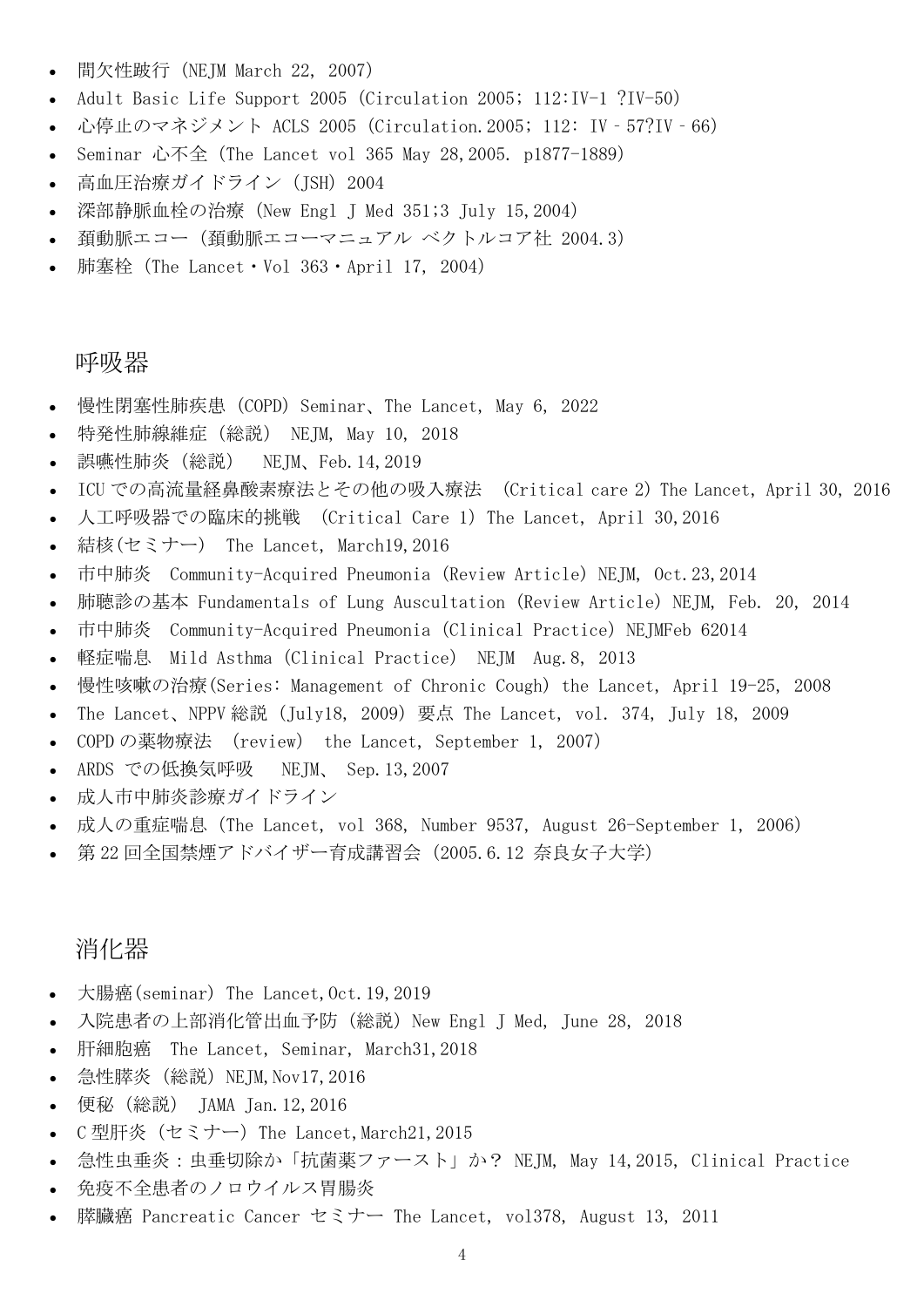- 慢性 C 型肝炎 NEIM, June 23.2011
- 急性膵炎 (seminar Lancet, Jan17-18, Seminar)

## <span id="page-4-0"></span>神経内科・脳外・精神病

- [脳卒中\(総説\)The Lancet, July11, 2020](http://www.nishiizu.gr.jp/intro/conference/2021/conference_2021_15.pdf)
- 青年期のうつ病 [NEJM, July 29, 2021](http://www.nishiizu.gr.jp/intro/conference/2021/conference_2021_13.pdf)
- [成人てんかんの初期治療\(総説\)NEJM, July 15, 2021](http://www.nishiizu.gr.jp/intro/conference/2021/conference_2021_12.pdf)
- **•** 片頭痛(総説)シリーズ 1-3、 [The Lancet, April 17, 2021](http://www.nishiizu.gr.jp/intro/conference/2021/conference_2021_09.pdf)
- The Lancet、Aug. 4, 2018, 脳腫瘍 (セミナー)
- 急性脳梗塞 (総説) NEJM, July16, 2020
- [成人のてんかん\(セミナー\)The Lancet,Feb.16,2019](http://www.nishiizu.gr.jp/intro/conference/2019/conference_2019_15.pdf)
- [脳出血\(総説\)The Lancet, Oct.6, 2018](http://www.nishiizu.gr.jp/intro/conference/2019/conference_2019_02.pdf)
- [脳梗塞\(総説\)The Lancet,Oct6,2018](http://www.nishiizu.gr.jp/intro/conference/2019/conference_2019_01.pdf)
- [精神病\(総説\)New Engl J Med,July19,2018](http://www.nishiizu.gr.jp/intro/conference/h30/conference-30_14.pdf)
- Alzheimer 病 (Seminar) The Lancet, July30, 2016
- [高齢入院患者の譫妄\(総説\)N Engl J Med、Oct.12、2017](http://www.nishiizu.gr.jp/intro/conference/h29/conference-29_10.pdf)
- [片頭痛\(総説\)N Engl J Med,Aug.10,2017](http://www.nishiizu.gr.jp/intro/conference/h29/conference-29_07.pdf)
- くも膜下出血(総説) [N Engl J Med, July 20, 2017](http://www.nishiizu.gr.jp/intro/conference/h29/conference-29_06.pdf)
- [ベンゾジアゼピン依存症の治療\(総説\)NEJM、March 23,2017](http://www.nishiizu.gr.jp/intro/conference/h29/conference-29_04.pdf)
- 脳卒中(セミナー) [The Lancet, Feb.11,2017](http://www.nishiizu.gr.jp/intro/conference/h29/conference-29_03.pdf)
- 不眠症 (総説) NEJM, Oct 8, 2015
- [血管性認知症\(総説\)The Lancet,Oct24,2015](http://www.nishiizu.gr.jp/intro/conference/h28/conference-28_03.pdf)
- [レヴィ小体型認知症\(総説\)](http://www.nishiizu.gr.jp/intro/conference/h28/conference-28_01.pdf) The Lancet,Oct25.2015
- [前頭側頭型認知症\(Series 1\)、The Lancet,Oct.25,2015](http://www.nishiizu.gr.jp/intro/conference/h27/conference-27_15.pdf)
- [重度認知症\(総説\)NEJM,June 25,2015 Advanced Dementia \(Clinical Practice\)](http://www.nishiizu.gr.jp/intro/conference/h27/conference-27_09.pdf)
- てんかんの進歩(セミナー) [Epilepsy New Advances The Lancet, March7,2015](http://www.nishiizu.gr.jp/intro/conference/h27/conference-27_07.pdf)
- 老人の鬱病 [Depression in the Elderly\(Clinical Practice\)NEJM, Sept.25.2014](http://www.nishiizu.gr.jp/intro/conference/h26/conference-26_15.pdf)
- 振戦 Tremor (Grand Rounds) JAMA March 5, 2014
- ICU での鎮静と譫妄 (Review Article) NEIM, Jan. 30, 2014
- [高齢者の譫妄\(総説\)The Lancet March 8, 2014](http://www.nishiizu.gr.jp/intro/conference/h26/conference-26_05.pdf)
- [初期アルツハイマー病\(Clinical Practice\) NEJMJune102010](http://www.nishiizu.gr.jp/intro/conference/h24/conference-24_05.pdf)
- [スポーツによる脳震盪の診断治療](http://www.nishiizu.gr.jp/intro/conference/h23/conference-23_13.pdf) JAMA, July 6,2011
- 脳卒中 (Stroke) the Lancet, May  $10,2008$ )
- 失神 Circulation 2006. Jan17
- [ALS Lancet June2007](http://www.nishiizu.gr.jp/intro/conference/h19/conference-19_12.pdf)
- 急性脳梗塞 [Acute Ischemic Stroke](http://www.nishiizu.gr.jp/intro/conference/h19/conference-19_08.pdf)
- [脳震盪\(NEJM Jan.11,2007\)](http://www.nishiizu.gr.jp/intro/conference/h19/conference-19_02.pdf)
- 自律神経炎 (The Lancet vol 365, April 2, 2005, p1259-1270)
- [痴呆\(治療:2004、5 月号](http://www.nishiizu.gr.jp/intro/conference/h17/conference-17_13.pdf) Vol 86)
- 末梢神経炎 (The Lancet Vol 363, June 26, 2004)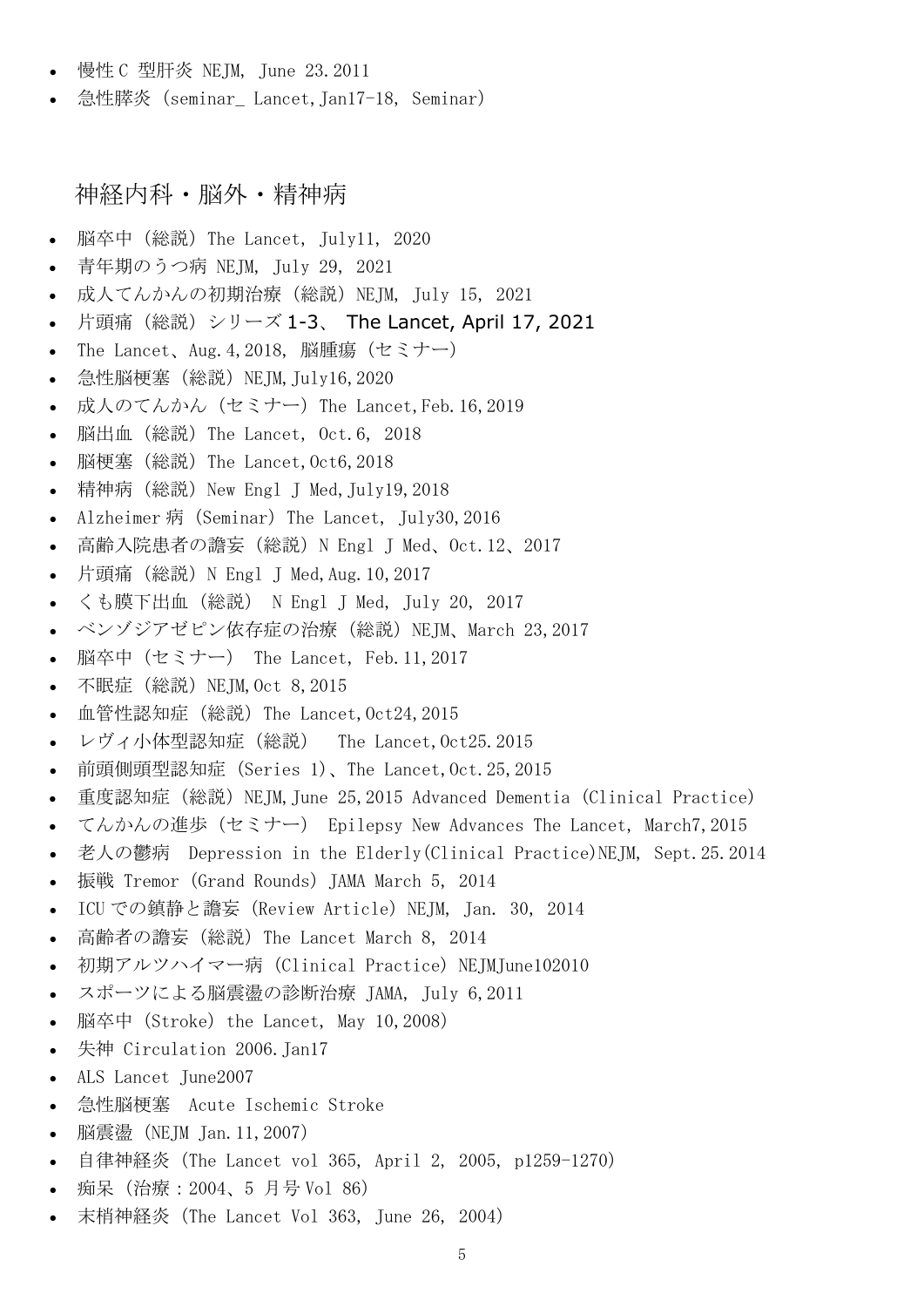脳卒中治療ガイドライン [2004\(脳卒中合同ガイドライン委員会\)](http://www.nishiizu.gr.jp/intro/conference/h16/conference-16_11.pdf)

#### <span id="page-5-0"></span>アレルギー・膠原病

- [リウマチ性多発筋痛症と巨細胞性動脈炎\(](http://www.nishiizu.gr.jp/intro/conference/2022/conference_2022_10.pdf)Clinical Update)JAMA, Sep.8, 2020
- [アトピー性皮膚炎\(セミナー\)](http://www.nishiizu.gr.jp/intro/conference/2020/conference_2020_21.pdf) The Lancet, August 1, 2020
- [関節リウマチの診断と治療\(総説\)JAMA, Oct.2, 2018](http://www.nishiizu.gr.jp/intro/conference/h30/conference-30_17.pdf)
- [リウマチ性多発筋痛症\(総説\)The Lancet,Oct.7.2017](http://www.nishiizu.gr.jp/intro/conference/h29/conference-29_13.pdf)
- [食物アレルギー\(総説\)N Engl J Med, Sep21,2017](http://www.nishiizu.gr.jp/intro/conference/h29/conference-29_09.pdf)
- **[関節リウマチ\(セミナー\)](http://www.nishiizu.gr.jp/intro/conference/h29/conference-29_01.pdf) The Lancet,Oct.22,2016**
- **痛風 (セミナー) 、The Lancet, Oct. 22. 2016**
- [Calcium Pyrophosphate Deposition Disease](http://www.nishiizu.gr.jp/intro/conference/h28/conference-28_13.pdf) (Review Article) NEJM,June 30, 2016
- 中之島リウマチセミナー要点 [H25.12.21-22 大阪国際会議場](http://www.nishiizu.gr.jp/intro/conference/h26/conference-26_01.pdf)
- リウマチ最新情報 2012 第 23 [回中之島リウマチセミナー要点](http://www.nishiizu.gr.jp/intro/conference/h25/conference-25_01.pdf)
- アレルギー性鼻炎 The Lancet, vol 378, Dec. 17/24/31, 2011
- 関節リウマチ(セミナー) [The Lancet, Sept.25, 2010](http://www.nishiizu.gr.jp/intro/conference/h23/conference-23_02.pdf)
- 2010 [リウマチ最新情報\(2010](http://www.nishiizu.gr.jp/intro/conference/h22/conference-22_07.pdf) 中之島リウマチセミナー 最重要点)
- [アトピー性皮膚炎\(Clinical Practice NEJM, June2. 2005\)](http://www.nishiizu.gr.jp/intro/conference/h20/conference-20_08.pdf)
- リウマチ最新情報 [2006\(中ノ島リウマチセミナー@大阪](http://www.nishiizu.gr.jp/intro/conference/h18/conference-18_03.pdf) 要約 12/16?17、2006)
- [アレルギー性鼻炎\(NEJM Nov. 3, 2005\)](http://www.nishiizu.gr.jp/intro/conference/h18/conference-18_02.pdf)
- [リウマチ最新情報](http://www.nishiizu.gr.jp/intro/conference/h16/conference-16_02.pdf) 2004
- [関節リウマチの治療戦略\(NEJM 350;25, June 17,2004\)](http://www.nishiizu.gr.jp/intro/conference/h16/conference-16_09.pdf)

## <span id="page-5-1"></span>血液

- [急性リンパ性白血病\(セミナー\) The Lancet, April 4, 2020](http://www.nishiizu.gr.jp/intro/conference/2020/conference_2020_20.pdf)
- 小球性貧血 (Review Article) NEJM, Oct.2, 2014.pdf

## <span id="page-5-2"></span>代謝内分泌

- [ヒト脂肪組織再考\(総説\)](https://nishiizu.gr.jp/intro/conference/2022/conference_2022_04.pdf) NEJM,Feb.24,2022
- 2 [型糖尿病で心血管リスク減らす血糖降下薬\(総説\)](http://www.nishiizu.gr.jp/intro/conference/2021/conference_2021_07.pdf) NEJM, April 1, 2021
- [副腎不全\(セミナー\)The Lancet, Feb.13, 2021](http://www.nishiizu.gr.jp/intro/conference/2021/conference_2021_06.pdf)
- [高脂血症の管理\(総説\)NEJM, Oct.17.2019](http://www.nishiizu.gr.jp/intro/conference/2020/conference_2020_02.pdf)
- 2 [型糖尿病総説\(In the Clinic\)](http://www.nishiizu.gr.jp/intro/conference/2020/conference_2020_01.pdf) Annals of Internal Medicine Nov.5, 2019
- 高コレステロール血症の治療 (ガイドライン) JAMA,Feb.4,2019
- 老人 2 型 DM [の血糖コントロール、JAMA,March8,2016](http://www.nishiizu.gr.jp/intro/conference/h28/conference-28_08.pdf)
- [糖尿病・診断と治療の進歩\(総説\)](http://www.nishiizu.gr.jp/intro/conference/h27/conference-27_12.pdf) JAMA、Sept.8,2015
- 2 型糖尿病の食事療法 [The Lancet,June 7, 2014](http://www.nishiizu.gr.jp/intro/conference/h26/conference-26_18.pdf)
- 2 型糖尿病の血糖コントロール [NEJM、April 5, 2012 \(Clinical Practice\)](http://www.nishiizu.gr.jp/intro/conference/h24/conference-24_08.pdf)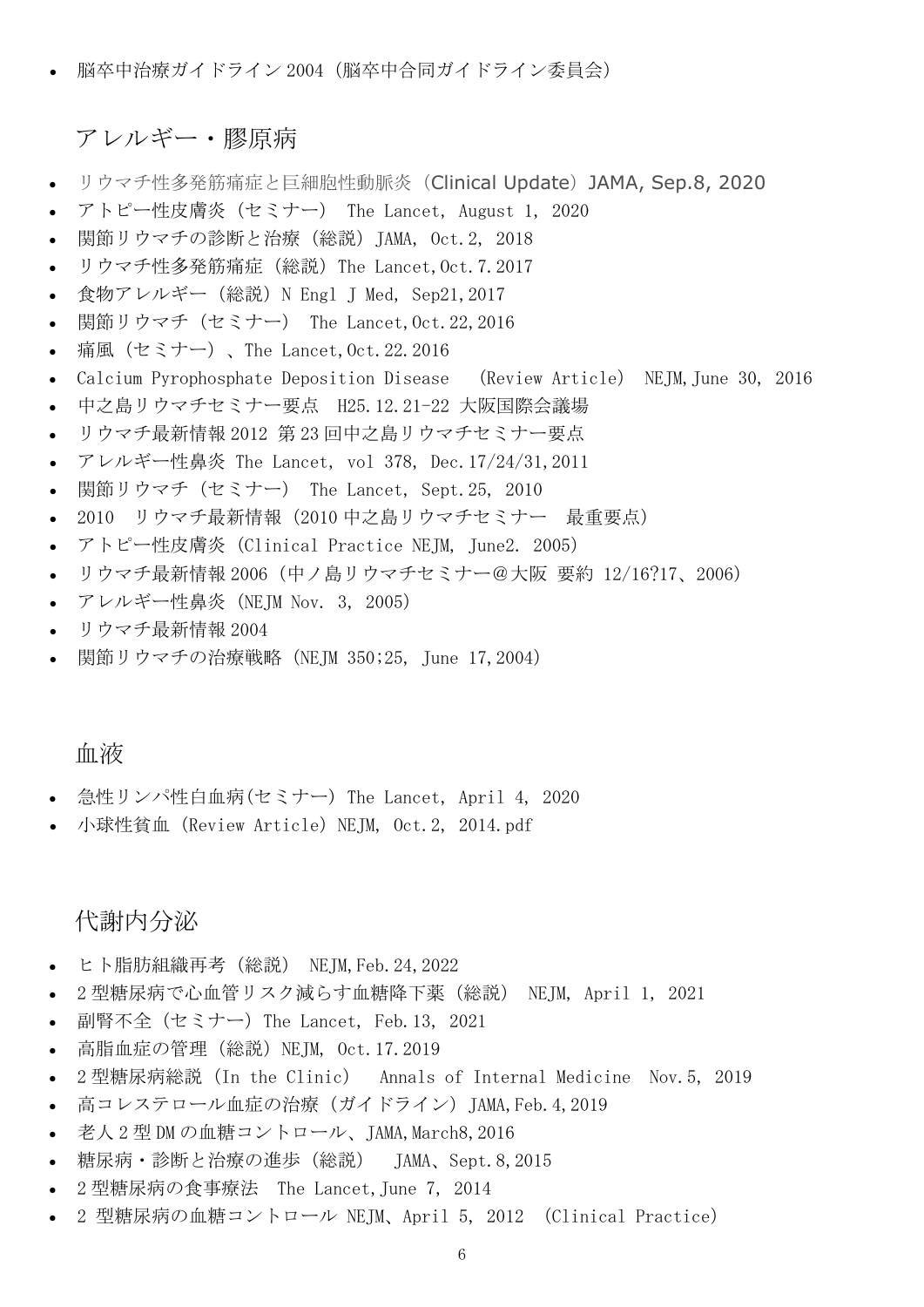- ストレス高血糖 [\(Stress Hyperglycemia\)](http://www.nishiizu.gr.jp/intro/conference/h21/conference-21_05.pdf)
- 中性脂肪血症 [NEJM,Sep.6, 2007](http://www.nishiizu.gr.jp/intro/conference/h19/conference-19_14.pdf)
- [入院患者の高血糖の管理\(NEJM Nov.2006 および](http://www.nishiizu.gr.jp/intro/conference/h19/conference-19_03.pdf) Harrison on Line: Management of Inpatient [Diabetes\)](http://www.nishiizu.gr.jp/intro/conference/h19/conference-19_03.pdf)
- 糖尿病治療ガイド [2006\(日本糖尿病学会編\)](http://www.nishiizu.gr.jp/intro/conference/h18/conference-18_09.pdf)
- 肥満 (The Lancet vol366, No9462, Oct 1-7, 2005)
- [糖尿病治療ガイド](http://www.nishiizu.gr.jp/intro/conference/h17/conference-17_07.pdf) 2004-2005

## <span id="page-6-0"></span>運動器

- [高齢者骨粗鬆症の薬物治療\(総説\)The Lancet, March 12, 2022](https://nishiizu.gr.jp/intro/conference/2022/conference_2022_05.pdf)
- [変形性関節症\(股・膝\)の診断と治療\(総説\)JAMA, Feb.9, 2021](http://www.nishiizu.gr.jp/intro/conference/2021/conference_2021_05.pdf)
- サルコペニア(筋肉減少) セミナー [The Lancet, June 29, 2019](http://www.nishiizu.gr.jp/intro/conference/2020/conference_2020_15.pdf)
- [老人の転倒予防\(総説\)New Engl J Med,](http://www.nishiizu.gr.jp/intro/conference/2020/conference_2020_06.pdf) Feb.20, 2020
- 牛乳と健康(総説) [New Engl J Med, Feb. 13, 2020](http://www.nishiizu.gr.jp/intro/conference/2020/conference_2020_05.pdf)
- 骨粗鬆症 (セミナー) The Lancet, Jan. 26, 2019
- [大腿骨近位部骨折の急性期治療\(総説\)、NEJM, Nov.23,2017](http://www.nishiizu.gr.jp/intro/conference/h30/conference-30_08.pdf)
- 閉経後骨粗鬆症 (Clinical Practice)、N Engl J Med, Jan. 21, 2016
- [変形性膝関節症に対する関節内補充薬](http://www.nishiizu.gr.jp/intro/conference/h27/conference-27_03.pdf) NEJM,March 12,2015
- [筋骨格系外傷治療の進歩と未来\(総説\)The Lancet、Sept.22,2012](http://www.nishiizu.gr.jp/intro/conference/h25/conference-25_03.pdf)
- [ステロイドによる骨疾患](http://www.nishiizu.gr.jp/intro/conference/h23/conference-23_17.pdf)
- 骨粗鬆症に対する [Bisphosphonates\\_Clinical Therapeutics\\_NEJM,Nov.18.2010](http://www.nishiizu.gr.jp/intro/conference/h22/conference-22_06.pdf)
- [腰椎脊柱管狭窄症\(Clinical Practice\\_NEJM,Feb.2008\)](http://www.nishiizu.gr.jp/intro/conference/h20/conference-20_07.pdf)
- [変形性膝関節症\(NEJM Feb23. 2006\)](http://www.nishiizu.gr.jp/intro/conference/h18/conference-18_05.pdf)
- [転倒予防医学研究会第](http://www.nishiizu.gr.jp/intro/conference/h17/conference-17_16.pdf) 2 回研究集会 2005
- [閉経後骨粗鬆症\(NEJM August 11. 2005 p595-603\)](http://www.nishiizu.gr.jp/intro/conference/h17/conference-17_14.pdf)
- 癌と骨病変(癌と骨病変 [メディカルレビュー社、2004\)](http://www.nishiizu.gr.jp/intro/conference/h16/conference-16_03.pdf)
- [癌と骨病変](http://www.nishiizu.gr.jp/intro/conference/h16/conference-16_04.pdf) Part2
- [骨粗鬆症の臨床検査、薬物治療\(西沢良記編集](http://www.nishiizu.gr.jp/intro/conference/h16/conference-16_10.pdf) 骨粗鬆症 最新医学社 2002)

## <span id="page-6-1"></span>外科

- 急性単純性虫垂炎の治療 (総説) NEJM, Sept. 16, 2021
- 熱傷治療 (総説) New Engl J Med, June 13, 2019
- [重症外傷患者の初期治療\(総説\)NEJM, Feb.21,2019](http://www.nishiizu.gr.jp/intro/conference/2019/conference_2019_04.pdf)
- [出血性ショック\(総説\)New Eng J Med,Jan.25,2018](http://www.nishiizu.gr.jp/intro/conference/h30/conference-30_02.pdf)
- [気道熱傷\(総説\)NEJM, Aug.4,2016](http://www.nishiizu.gr.jp/intro/conference/h28/conference-28_15.pdf)
- 創洗浄の RCT 試験(FLOW)、NEJM, Dec. 31, 2015
- [外傷に対する全身免疫反応:病態生理・治療概観](http://www.nishiizu.gr.jp/intro/conference/h27/conference-27_01.pdf) The Lancet Oct 182014(Series)
- [重症外傷患者の出血コントロール](http://www.nishiizu.gr.jp/intro/conference/h24/conference-24_11.pdf)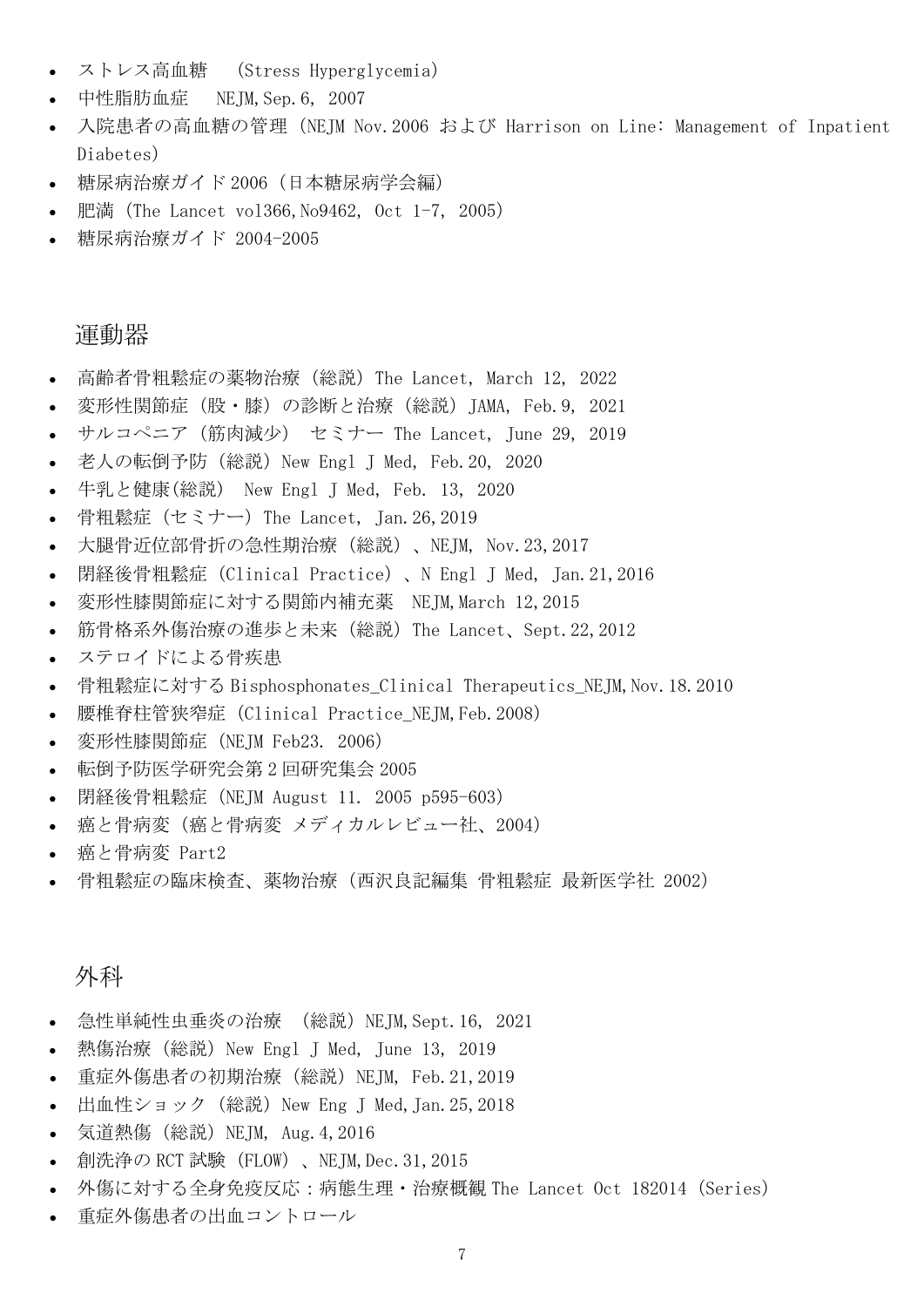- 初期乳癌(Early Breast Cancer) [The Lancet, April 25, 2009, Seminar](http://www.nishiizu.gr.jp/intro/conference/h23/conference-23_07.pdf)
- JATEC [要点\(JATEC 岐阜大コース\(2006.5.27?28\)\)](http://www.nishiizu.gr.jp/intro/conference/h18/conference-18_06.pdf)

## <span id="page-7-0"></span>皮膚科

- 慢性掻痒 [Chronic Pruritus \(Clinical Practice\), NEJM, Apr.25, 2013](http://www.nishiizu.gr.jp/intro/conference/h25/conference-25_07.pdf)
- 薬疹 [Exanthematous Drug Eruption \( Clinical Practice\) NEJM, June 28, 2012](http://www.nishiizu.gr.jp/intro/conference/h24/conference-24_10.pdf)
- 爪真菌症\_Clinical Practice\_ NEJM, May14, 2009
- 慢性創傷の治療 [Treating the Chronic Wound](http://www.nishiizu.gr.jp/intro/conference/h21/conference-21_03.pdf) 米国皮膚科学会 2009.5
- [「褥創治療の常識非常識」要点\(鳥谷部俊一著](http://www.nishiizu.gr.jp/intro/conference/h18/conference-18_01.pdf) 三輪書店 2005)

### <span id="page-7-1"></span>泌尿器・透析

- [成人の血尿\(総説\)](http://www.nishiizu.gr.jp/intro/conference/2021/conference_2021_11.pdf) NEJM, July8.2021
- 血液透析 [Hemodialysis\(Review Article Medical Progress\)NEJM, Nov.4 , 2010](http://www.nishiizu.gr.jp/intro/conference/h23/conference-23_01.pdf)

#### <span id="page-7-2"></span>眼科・耳鼻科

- [成人の難聴\(総説\)、New Engl J Med, Dec.21, 2017](http://www.nishiizu.gr.jp/intro/conference/h30/conference-30_06.pdf)
- [良性発作性頭位変換性眩暈\(BPPV\)、NEJM、March 20, 2014](http://www.nishiizu.gr.jp/intro/conference/h26/conference-26_09.pdf)
- [耳鳴り\(セミナー\)Tinnitus The Lancet, Nov.9, 2013](http://www.nishiizu.gr.jp/intro/conference/h26/conference-26_04.pdf)
- [原発開放隅角緑内障](http://www.nishiizu.gr.jp/intro/conference/h21/conference-21_01.pdf) NEJM,March12,2009

## <span id="page-7-3"></span>産婦人科

- 子宮内膜癌 (総説) NEJM, Nov. 19, 2020
- [子宮外妊娠\(Clinical Practice\),NEJM July23,](http://www.nishiizu.gr.jp/intro/conference/h21/conference-21_06.pdf)
- 閉経 (Seminar) The Lancet,Mar.1, 2008

#### <span id="page-7-4"></span>小児科

- クループ( [Seminar \),Lancet,Jan26-Feb1,2008](http://www.nishiizu.gr.jp/intro/conference/h20/conference-20_05.pdf)
- 小児虐待 無視 (Lancet June2-8 Seminar)
- 脳性麻痺 [Seminar Cerebral Palsy\(The Lancet, Vol 363,May15, 2004\)](http://www.nishiizu.gr.jp/intro/conference/h19/conference-19_04.pdf)
- [小児上気道炎および関連疾患に対する抗菌薬使用ガイドライン\(日本外来小児科学会](http://www.nishiizu.gr.jp/intro/conference/h17/conference-17_12.pdf) 抗菌薬適正 [使用ワーキンググループ\(2005.9.28\)\)](http://www.nishiizu.gr.jp/intro/conference/h17/conference-17_12.pdf)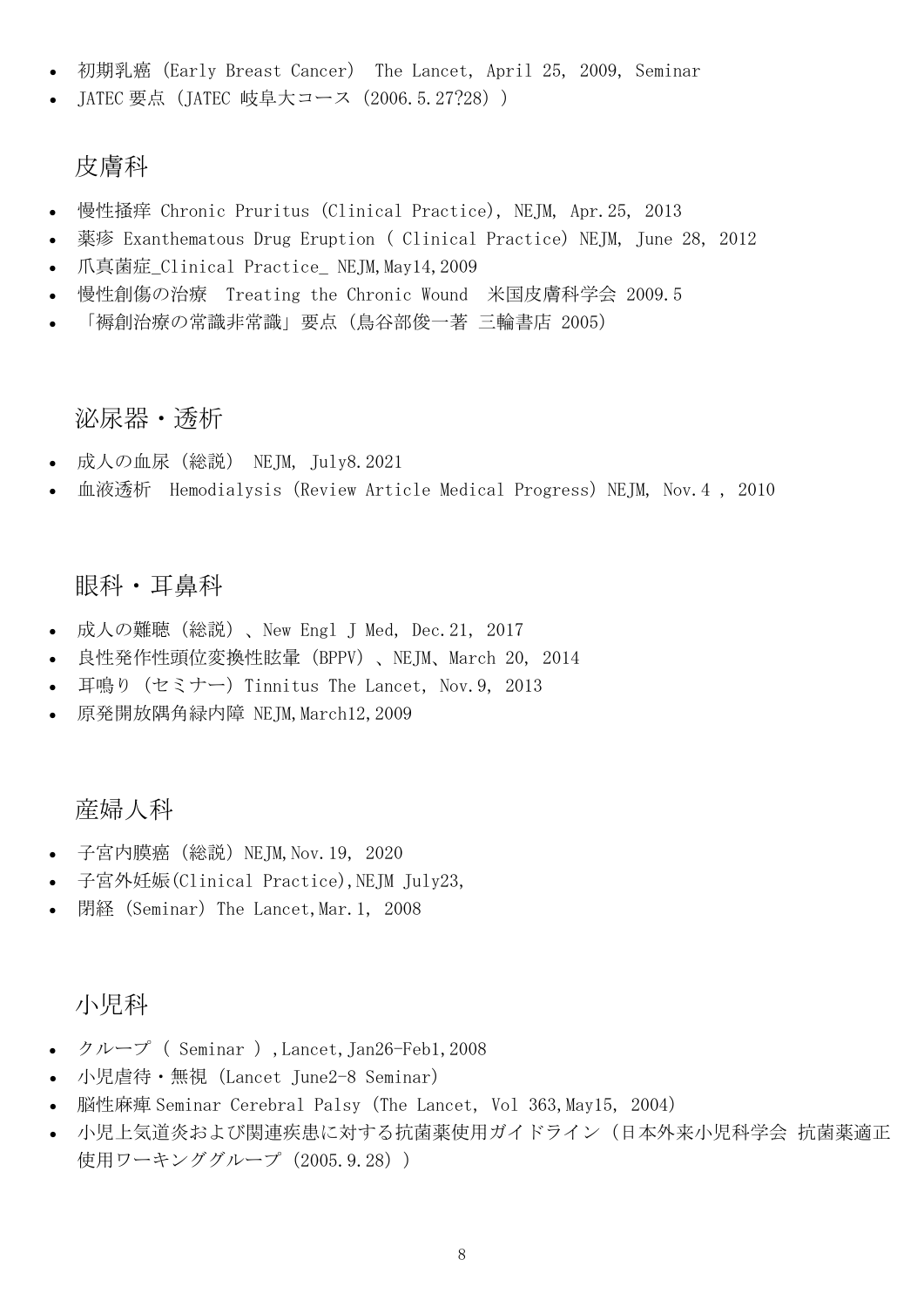#### <span id="page-8-0"></span>基礎医学

- [免疫・遺伝子エンジニアリングによる臓器移植の未来](https://nishiizu.gr.jp/intro/conference/2021/conference_2021_19.pdf) NEJM,Dec.23,2021
- [POCUS\(迅速エコー\)総説、NEJM,Oct.21,2021](http://www.nishiizu.gr.jp/intro/conference/2021/conference_2021_17.pdf)
- [モバイル端末と健康\(総説\)NEJM, Sept.5, 2019](http://www.nishiizu.gr.jp/intro/conference/2020/conference_2020_16.pdf)
- [幹細胞による疾患治療\(総説\)New Engl J Med, May 2, 2019](http://www.nishiizu.gr.jp/intro/conference/2019/conference_2019_09.pdf)
- [医学での機械学習\(総説\)NEJM、April 4, 2019](http://www.nishiizu.gr.jp/intro/conference/2019/conference_2019_08.pdf)
- AI による頭部 CT 読影 (The Lancet, Dec1-7, 2018)
- Precision Medicine (精密医療) 総説 NEJM,Oct.11,2018
- 癌転移 Lancet, May19, 2007

#### <span id="page-8-1"></span>中毒、熱中症、低体温、溺水、毒蛇咬傷、化学兵器など

- [減圧症と動脈ガス塞栓](http://www.nishiizu.gr.jp/intro/conference/2022/conference_2022_07.pdf) NEJM,March 31, 2022
- 毒蛇咬傷(総説) [NEJM, Jan.6, 2022](https://nishiizu.gr.jp/intro/conference/2022/conference_2022_01.pdf)
- 神経剤ノビチョク中毒 [Case Report、The Lancet, Jan16, 2021](http://www.nishiizu.gr.jp/intro/conference/2021/conference_2021_03.pdf)
- [麻薬を用いない疼痛コントロール\(総説\)NEJM, June 20,2019](http://www.nishiizu.gr.jp/intro/conference/2020/conference_2020_17.pdf)
- [大集会医学\(総説\)The Lancet,May18,2019](http://www.nishiizu.gr.jp/intro/conference/2019/conference_2019_14.pdf)
- 熱射病 (総説) New Engl J Med, June 20, 2019
- 術後鎮痛と麻薬 [1-3\(総説\)、The Lancet, April 13, 2019](http://www.nishiizu.gr.jp/intro/conference/2019/conference_2019_10.pdf)
- 急性高山病 (総説) N Engl J Med, June13, 2013
- 熱射病(総説)New Engl J Med, June20,2002
- [化学兵器攻撃の症状確認\(総説\)NEJM,April26,2018](http://www.nishiizu.gr.jp/intro/conference/h30/conference-30_09.pdf)
- 旅客機内の救急 (総説)(Review article)NEJM, Sept. 3, 2015
- 減圧病 [Decompression Illness \(Seminar\) The Lancet](http://www.nishiizu.gr.jp/intro/conference/h26/conference-26_13.pdf) Jan 8 2011
- 低体温事故 [Accidental Hypothermia \(総説、Current Concepts\)](http://www.nishiizu.gr.jp/intro/conference/h25/conference-25_04.pdf) NEJM, Nov.15,2012
- 溺水 [Drowning \(Current Concepts\) NEJM, May31, 2012](http://www.nishiizu.gr.jp/intro/conference/h24/conference-24_09.pdf)
- [急性有機リン中毒の治療](http://www.nishiizu.gr.jp/intro/conference/h20/conference-20_04.pdf) .Lancet,Feb16-22,2008

### <span id="page-8-2"></span>災害医学

- ウクライナの医師達 [JAMA April 12,2022\(Medical News\)](https://nishiizu.gr.jp/intro/conference/2022/conference_2022_06.pdf)
- [イノシシの牙による刺創](http://www.nishiizu.gr.jp/intro/conference/h30/conference-30_21.pdf) H30.12
- [小児筋骨格系の銃外傷\(総説\)JAAOS, March 2017](http://www.nishiizu.gr.jp/intro/conference/h30/conference-30_04.pdf)
- [パリ・ニース、テロ攻撃の医療的教訓、The Lancet,16 Dec.2017](http://www.nishiizu.gr.jp/intro/conference/h30/conference-30_03.pdf)
- [メキシコ地震後の救急対応\(World Report\)](http://www.nishiizu.gr.jp/intro/conference/h29/conference-29_11.pdf) The Lacet,Sep.30,2017
- [イラク・アフガン紛争での筋骨格系外傷](http://www.nishiizu.gr.jp/intro/conference/h28/conference-28_12.pdf) JAAOS、June2016
- パリ多発テロに対する救急対応 [The Lancet, December1926,2015](http://www.nishiizu.gr.jp/intro/conference/h28/conference-28_02.pdf)
- [東京ディズニーランドの群衆コントロール](http://www.nishiizu.gr.jp/intro/conference/h26/conference-26_12.pdf) 吉川肇子慶応義塾大学教授講演